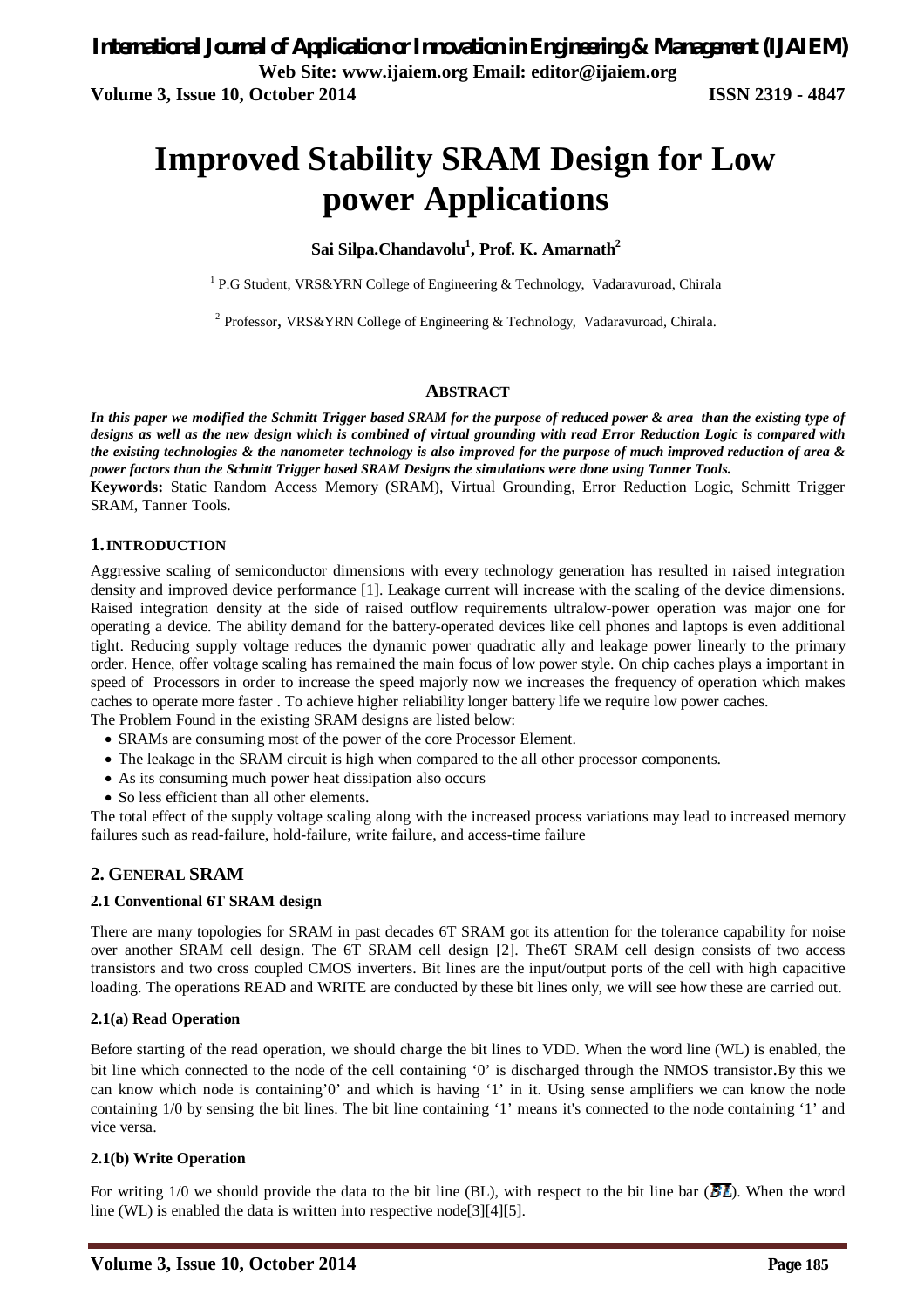# *International Journal of Application or Innovation in Engineering & Management (IJAIEM)* **Web Site: www.ijaiem.org Email: editor@ijaiem.org**

**Volume 3, Issue 10, October 2014 ISSN 2319 - 4847**





But the conventional 6T SRAM have stability limitations at low supply voltages. Hence we go for 8T SRAM design. It has the advantage of low power at read '1'operation. As it does not consume power at read '1' cycle.

## **3. PROPOSED DESIGN**

#### **3.1 Need of Schmitt Trigger Based SRAM Designs**

In order to reduce the read versus write design requirements in the conventional 6T bit cell, we apply the Schmitt Trigger (ST) principle for the cross-coupled inverter pair. A Schmitt trigger is used to modulate the switching threshold of an inverter depending on the direction of the input transition. In the proposed ST SRAM bit cells, the feedback mechanism is used only in the pull-down path, as shown in figure. During input transition 0->1 the NF transistors makes the nmos logics at pull down of inverter to operate at high switching threshold thus achieves sharper characteristics During input transition 1->0 the feedback will not be present which makes smoother characteristics.





Thus, input-dependent transfer characteristics of the Schmitt trigger improves both read-stability as well as write-ability of the SRAM bit cell. Two novel bit cell designs are proposed. The first ST-based SRAM bit cell has been presented in our earlier work. Another ST-based SRAM bit cell which further improves the bit cell stability has been reported in existing works. To maintain the clarity of the discussion, the ST bit cell in [30] is termed the "ST-1" bit cell while the other ST bit cell is termed the "ST-2" bit cell shown in the Figure below.



**Figure 3:** ST1 Bit Cell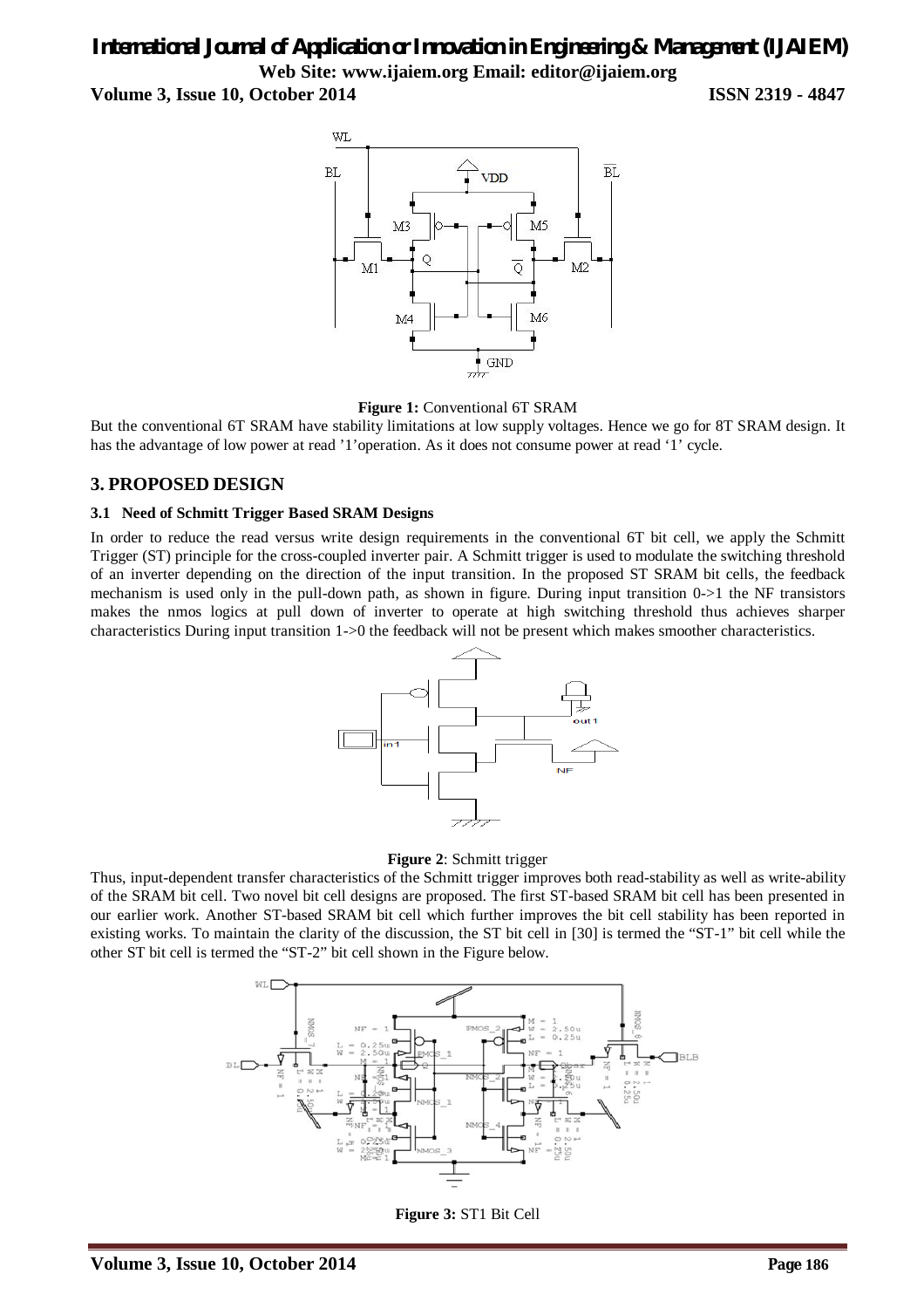# *International Journal of Application or Innovation in Engineering & Management (IJAIEM)* **Web Site: www.ijaiem.org Email: editor@ijaiem.org**

**Volume 3, Issue 10, October 2014 ISSN 2319 - 4847**



**Figure 4:** ST2 Bit Cell

|       | <b>Table 1:</b> Operation of SRAM cell |     |  |  |  |
|-------|----------------------------------------|-----|--|--|--|
|       | WL                                     | WWL |  |  |  |
| Write |                                        |     |  |  |  |
| Read  |                                        |     |  |  |  |
| Hold  |                                        |     |  |  |  |

The inverter change shown in above fig:2 improves the characteristics of the SRAM network. The above shows the ST-1 cell and ST-2 cell difference was the in ST-1 feedback was provided in only one cycle because the input of feedback transistor was depends upon the output of data once output data start changes the feedback transistors also lost. ST-2 improves characteristics by using separate Word Line WWL.

#### **3.2 Negative bias temperature instability**

NBTI is a key reliability issue in MOSFETs. It is of immediate concern in p-channel MOS devices, since they almost always operate with negative gate-to-source voltage; however, the very same mechanism affects also nMOS transistors when biased in the accumulation regime, i.e. with a negative bias applied to the gate too. NBTI manifests as an increase in the threshold voltage and consequent decrease in drain current and trans conductance. The degradation exhibits logarithmic dependence on time. This NBTI makes PMOS threshold voltage to increase. In order to reduce this NBTI problem of SRAM network here we introduce a recovery boosting technique. In recovery boosting technique SRAM operates in two modes of operation by switching CR line. One was normal mode which acts like normal SRAM network and another was recovery mode which makes PMOS to off and acts like a recovery transistor. Here we apply recovery boosting technique to Schmitt Trigger SRAM network.



**Figure 5**: Schmitt Trigger SRAM with recovery Boosting.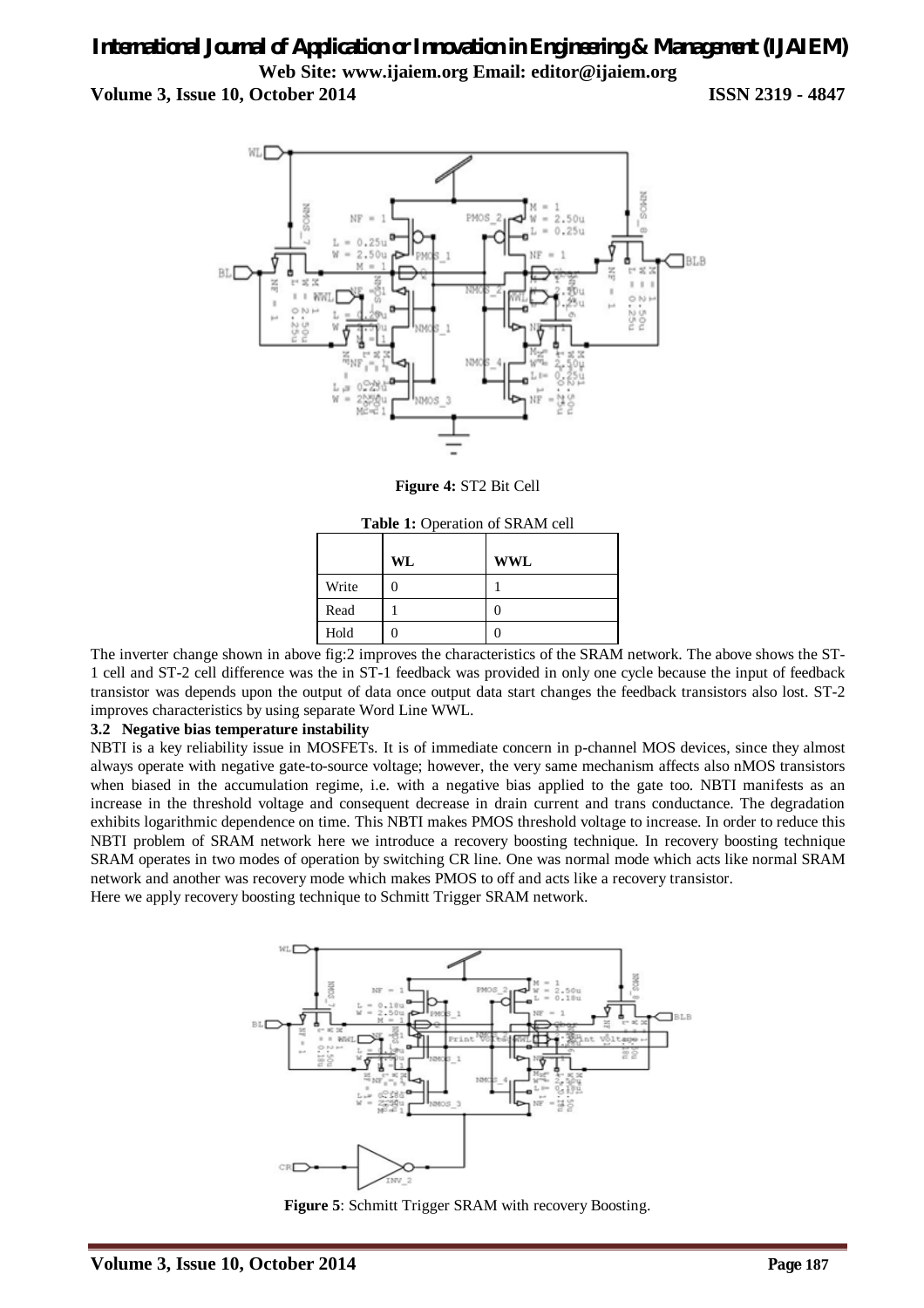# *International Journal of Application or Innovation in Engineering & Management (IJAIEM)* **Web Site: www.ijaiem.org Email: editor@ijaiem.org Volume 3, Issue 10, October 2014 ISSN 2319 - 4847**

# **4. SIMULATION AND RESULTS**

These circuits are designed and simulated using Tanner EDA with TSMC018 technology